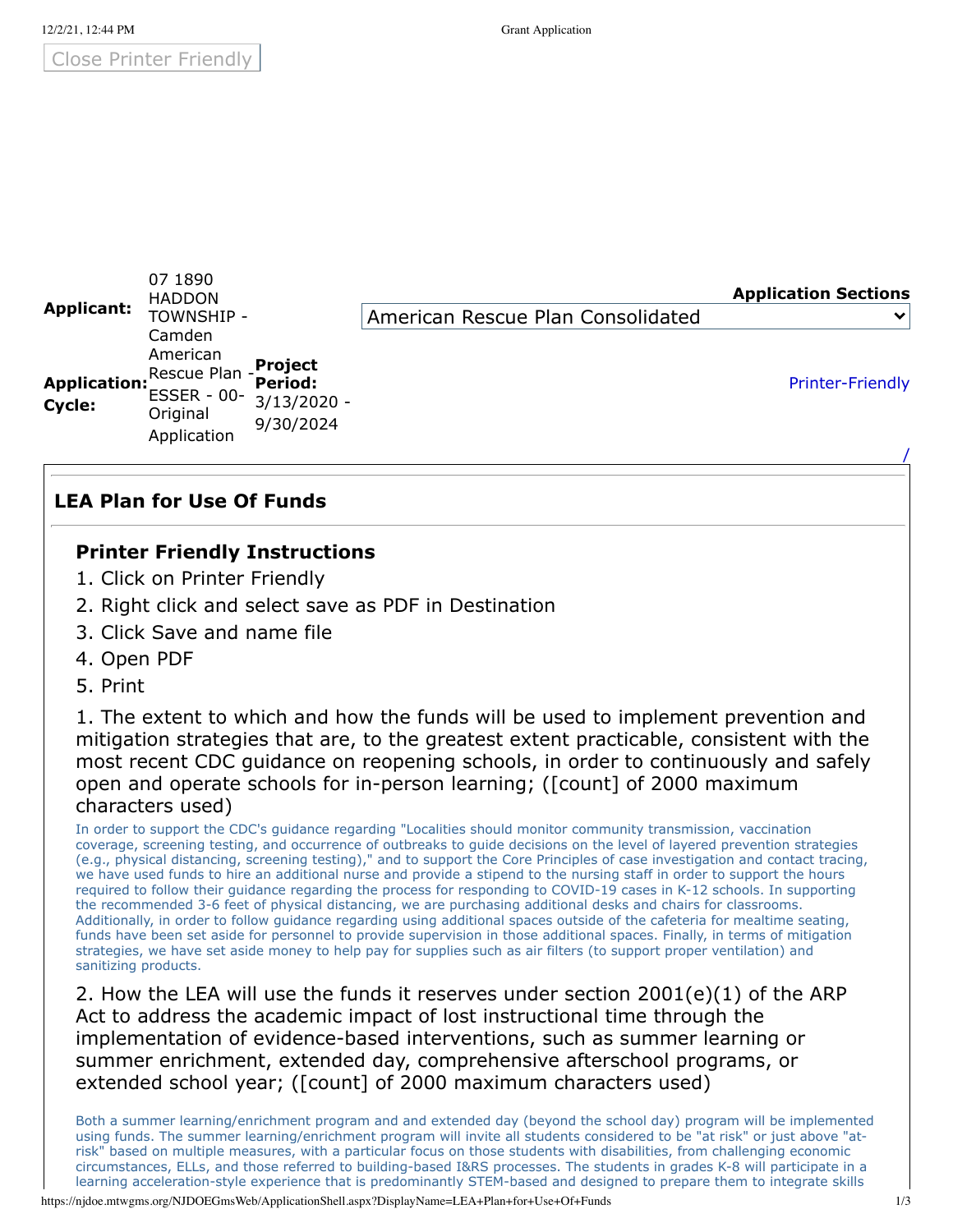## g y p p y g p p g

from across the curriculum. High school students will have more of a focus on social justice and entrepreneurship, allowing them to see how their actions can have a real impact on the local and larger communities. "One significant way engagement can be achieved more readily is through interdisciplinary instruction, which fosters the acquisition of foundational knowledge, promotes integration of ideas from multiple disciplines and provides insight on how to apply knowledge in an authentic setting." (https://www.nj.gov/education/acceleration/principle3/). The beyond the school day program will significantly differentiate instruction, allowing us to implement a program based on identified individual students' needs and learning goals. Specifically, it will provide an opportunity for students to "...strategically incorporate unfinished learning activities throughout the year where and when most appropriate in the context of just-in-time instruction." Additionally, funds will be set aside to purchase supplies for these programs.

## 3. How the LEA will spend its remaining ARP ESSER funds consistent with section 2001(e)(2) of the ARP Act; and ([count] of 2000 maximum characters used)

Remaining funds will be expended to support MTSS and metal health/wellness efforts with the hire of additional counselors at the middle and elementary school levels. Mentoring will be provided in the form of a wellness aide to provide support during after school hours. Recognizing that technology plays a large part in providing equitable access to learning, the district will be upgrading both hardware and software to ensure effective learning and communication with families is enhanced. In terms of supporting learning in the classroom and ensuring that all students have access to curriculum and lessons that are targeted, focused and differentiated, funds are being allocated to classroom personnel to ensure students have the best possible environment in which to learn. Accelerated learning will be supported via a curricular review, as well as the addition of a math coach who will support implementing best practices for teaching and learning as outlined in the NJ DOE's Four Principles for Teaching and Learning. These efforts will be supported with the implementation of the Herren Project, a school-based, evidence-informed prevention and wellness program designed by clinicians and school counselors to empower students to live substance-free lives while creating a peer network in schools to encourage wellness, development of coping skills and leadership. Additionally, funds will be set aside to purchase instructional supplies associated with the above projects, programs and initiatives.

4. How the LEA will ensure that the interventions it implements, including but not limited to the interventions implemented under section 2001(e)(1) of the ARP Act to address the academic impact of lost instructional time, will respond to the academic, social, emotional, and mental health needs of all students, and particularly those students disproportionately impacted by the COVID–19 pandemic, including students from low-income families, students of color, English learners, children with disabilities, students experiencing homelessness, children in foster care, and migratory students. Under this requirement, an LEA must engage in meaningful consultation with stakeholders and give the public an opportunity to provide input in the development of its plan. Specifically, an LEA must engage in meaningful consultation with students; families; school and district administrators (including special education administrators); and teachers, principals, school leaders, other educators, school staff, and their unions.

([count] of 2000 maximum characters used)

The interventions to be implemented using these funds focus specifically on meeting the needs of those students disproportionately impacted by the COVID-19 pandemic, addressing the academic impact of lost instructional time. Learning acceleration is a significant thread throughout all parts of the grant, as is creating a safe and effective learning environment designed to support the many needs of students recovering from the trauma of the last 18 months. We will continue to assess the progress of our students in terms of learning gains through a wide variety of assessments given including but not limited to MAP, Start Strong, NJ SLA, SAT, PSAT, LinkIt Benchmark Assessments, Fountas and Pinnell Benchmark Assessments, and others. We will continue to engage in meaningful consultation with stakeholders though surveys, public sessions that allow for constituents to provide comment, meetings with small focus groups representing various groups from the community many of who have been disproportionately affected by the pandemic.

5. Additionally, an LEA must engage in meaningful consultation with each of the following, to the extent present in or served by the LEA: Tribes; civil rights organizations (including disability rights organizations); and stakeholders representing the interests of children with disabilities, English learners, children experiencing homelessness, children in foster care, migratory students, children who are incarcerated, and other underserved students. ([count] of 2000 maximum characters used)

As noted above, we will continue to engage in timely and meaningful consultation with stakeholders though surveys, public sessions that allow for constituents to provide comment, meetings with small focus groups representing various groups from the community many of who have been disproportionately affected by the pandemic. Such groups include SEPAG (an